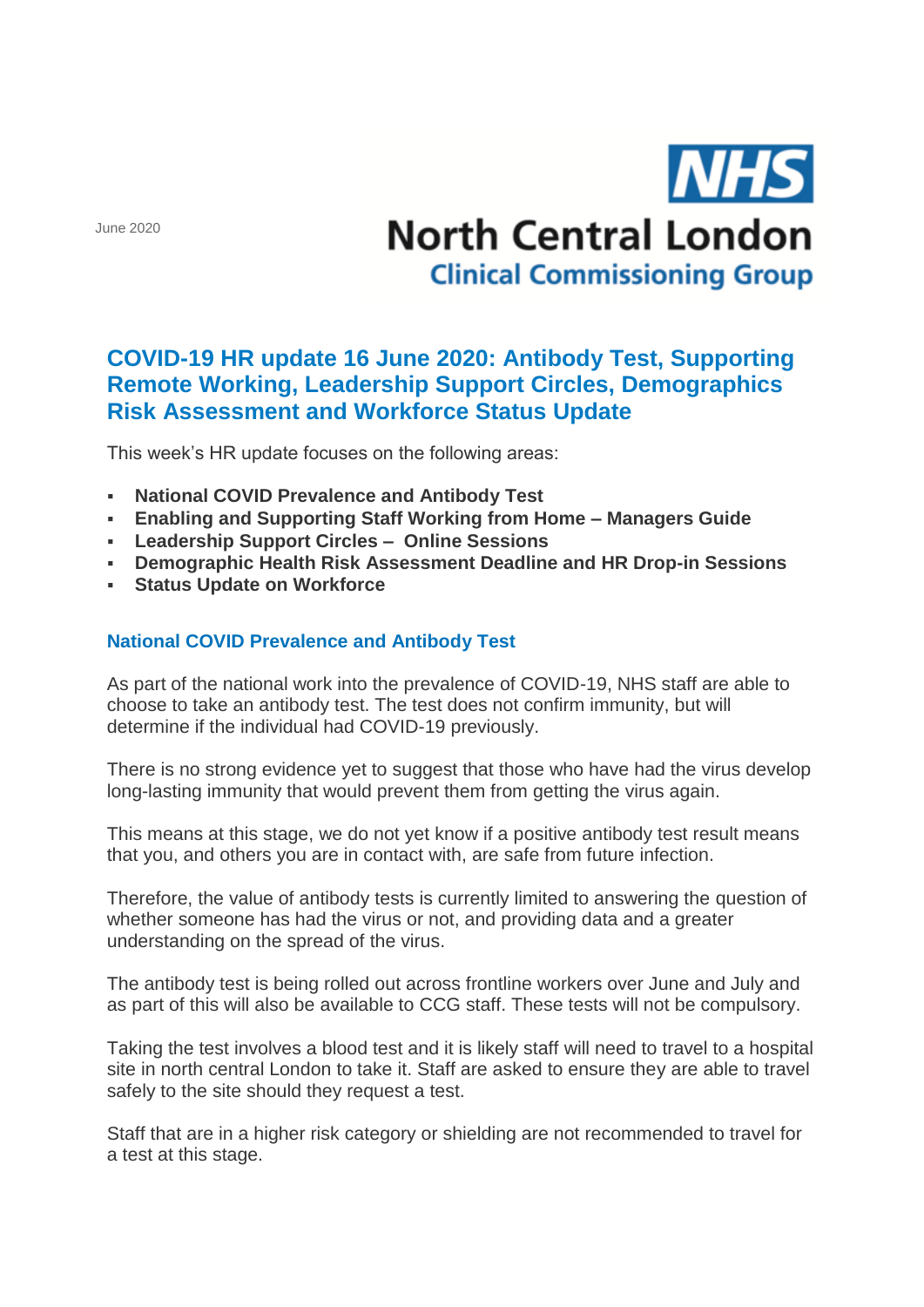To put yourself forward for a test, please email: [nclccg.hrcovid19@nhs.net](mailto:nclccg.hrcovid19@nhs.net) we will then contact you over the next few weeks to confirm arrangements.

## **Enabling and Supporting Staff Working from Home – Managers Guide**

During these unprecedented and challenging times, it is vital that staff are provided with support whilst settling into a new way of working remotely. We encourage all managers to ensure they are providing ongoing support for staff wellbeing, remote working and maintain engagement through virtual team meetings and regular one-toones.

We have developed a [COVID-19 HR Factsheet: Enabling and Supporting Staff](http://camdenccg.newsweaver.com/briefing/4z13p9hz6t814ksjv241n0/external?email=true&a=6&p=5465246&t=356442)  [Working from Home –](http://camdenccg.newsweaver.com/briefing/4z13p9hz6t814ksjv241n0/external?email=true&a=6&p=5465246&t=356442) Managers Guide. This factsheet provides support to managers in the following areas;

- New ways of communicating.
- Supporting staff wellbeing.
- Delegating and working with your teams to meet targets and deadlines.
- Conducting one one meetings.

For additional resources on managing compassionately and inclusively during these extraordinary times, please refer to the [COVID-19 HR Factsheet: National Support](http://camdenccg.newsweaver.com/briefing/1hoilluuoi114ksjv241n0/external?email=true&a=6&p=5465246&t=356442)  [for Leaders through Our NHS People](http://camdenccg.newsweaver.com/briefing/1hoilluuoi114ksjv241n0/external?email=true&a=6&p=5465246&t=356442) and [Managers Guide to Supporting Staff.](http://camdenccg.newsweaver.com/briefing/7esficsw9ex14ksjv241n0/external?email=true&a=6&p=5465246&t=356442)

#### **Leadership Support Circles – Online Sessions**

NHSE/I has develop various short group leadership sessions available online to help support managers and leaders with skills and new ways to improve work experience.

The Leadership Support Circles offer time and reflective safe space for those with responsibility for managing others through:

- Short, themed and interactive online sessions based on ten evidence-based principles for Leading Compassionately During Covid-19.
- A multi-disciplinary, interactive space for people managers at all levels to come together, share their experiences and be heard.
- Drawing on practices including Schwartz Rounds and Care Circles, which are often used by clinicians.
- Signposting access to evidence-based guidance, tools and coaching, and mentoring support to line managers and leaders.

The [COVID-19 HR Factsheet: Leadership Support Circles](http://camdenccg.newsweaver.com/briefing/1xm3jkbalir14ksjv241n0/external?email=true&a=6&p=5465246&t=356442) provides further information on the available group sessions and how to register to secure your place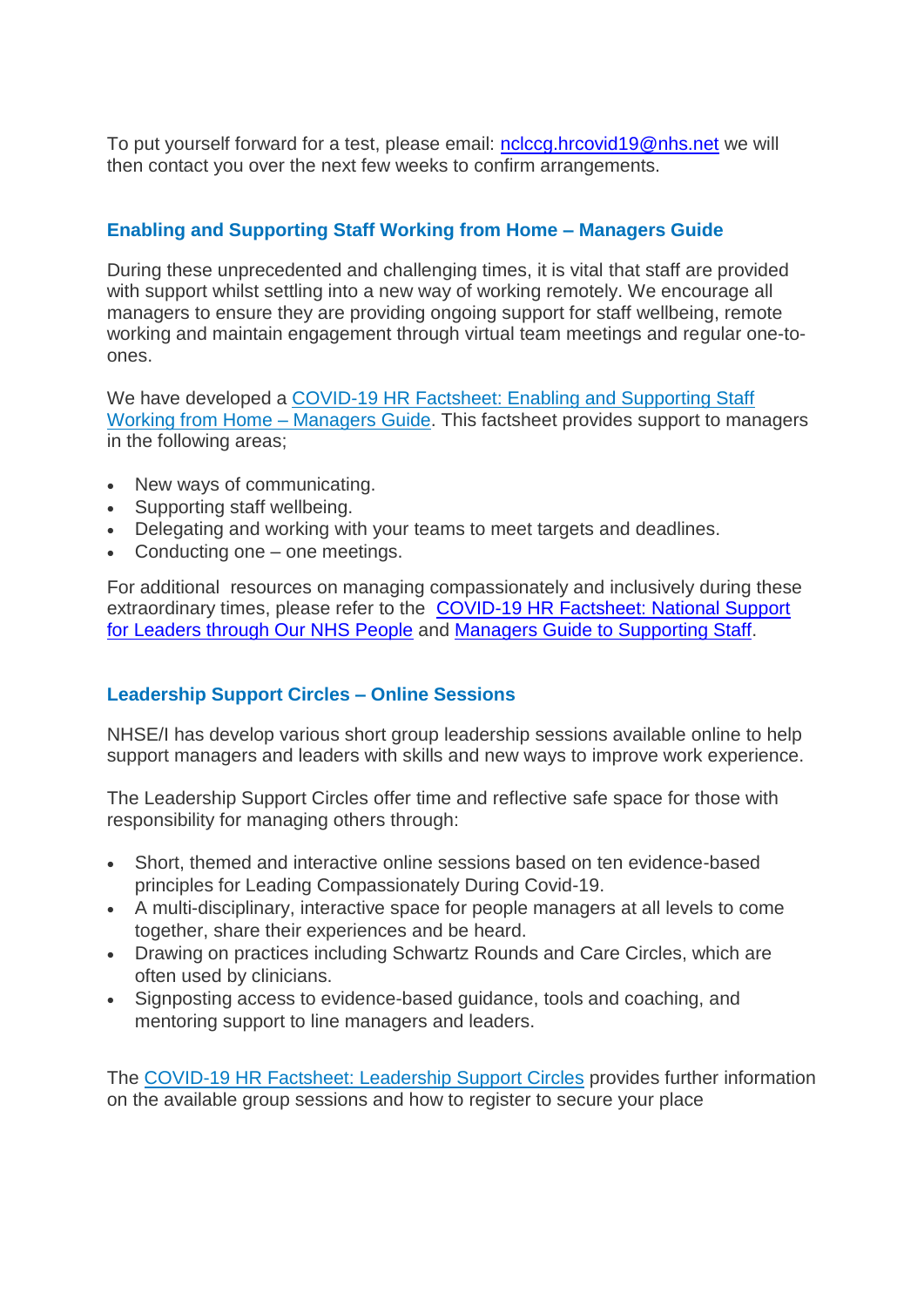#### **Status Update on Workforce - absence and working arrangements related to COVID-19**

It is important during this period that we have access to up to date and accurate information on our Workforce System regarding any periods of absence and working arrangements related to COVID-19, to provide NCL CCG and NHS England/Improvement with a detailed understanding of the impact of COVID-19 on our staff and services.

We are reminding all staff to ensure that they report and update their status on Workforce by **5pm weekly on Monday,** to enable us to take all reasonable steps to fulfil our duty of care to our staff and to plan appropriately to maintain a high level of service delivery, and ensure correct payments are made to our staff.

All other periods of absence (unrelated to COVID-19) should be recorded in the usual way on the Workforce System and under the relevant category e.g. annual leave.

#### **Demographic Health Risk Assessment Deadline and HR Drop-in Sessions**

A reminder to staff and managers that the deadline for completing the risk assessment is Monday 22 June 2020. Please return all completed risk assessment pro-formas to HR by 5pm on Monday 22 June 2020: [nclccg.hrcovid19@nhs.net](mailto:nclccg.hrcovid19@nhs.net)

Staff and managers are also reminded to seek guidance from HR, or attend one of the drop-in sessions if they would like further information or have any questions or concerns. The dates and times of the drop-in sessions are detailed below and staff should contact the COVID-19 HR email address [\(nclccg.hrcovid19@nhs.net\)](mailto:nclccg.hrcovid19@nhs.net) to book a slot with a member of the HR team during one of the HR drop-in sessions. An invitation via MS teams will be sent once a slot has been agreed.

| <b>⊟Dates</b>     | <b>Times</b>    |
|-------------------|-----------------|
| Wednesday 17 June | $14:00 - 15:30$ |
| Friday 19 June    | $14:00 - 15:30$ |

The risk assessment **is not mandatory** and therefore, if any staff do not wish to have the assessment or do not wish to share the information required for the risk assessment, the manager should record this decision for audit purposes and send the details to the COVID-19 HR email address: [nclccg.hrcovid19@nhs.net](mailto:nclccg.hrcovid19@nhs.net)

We would like to reassure all staff that any information disclosed as part of the risk assessment process is confidential. It will not be used in any other purpose other than to identify staff who are potentially more at risk of Covid-19 in the course of their duties, due to their race and ethnicity, age, weight, underlying health condition, disability, or pregnancy.

We appreciate that the information required as part of the risk assessment process is confidential and personal to individuals. However, the diversity and health information is material to enable the CCG perform its duty of care as an employer and for the